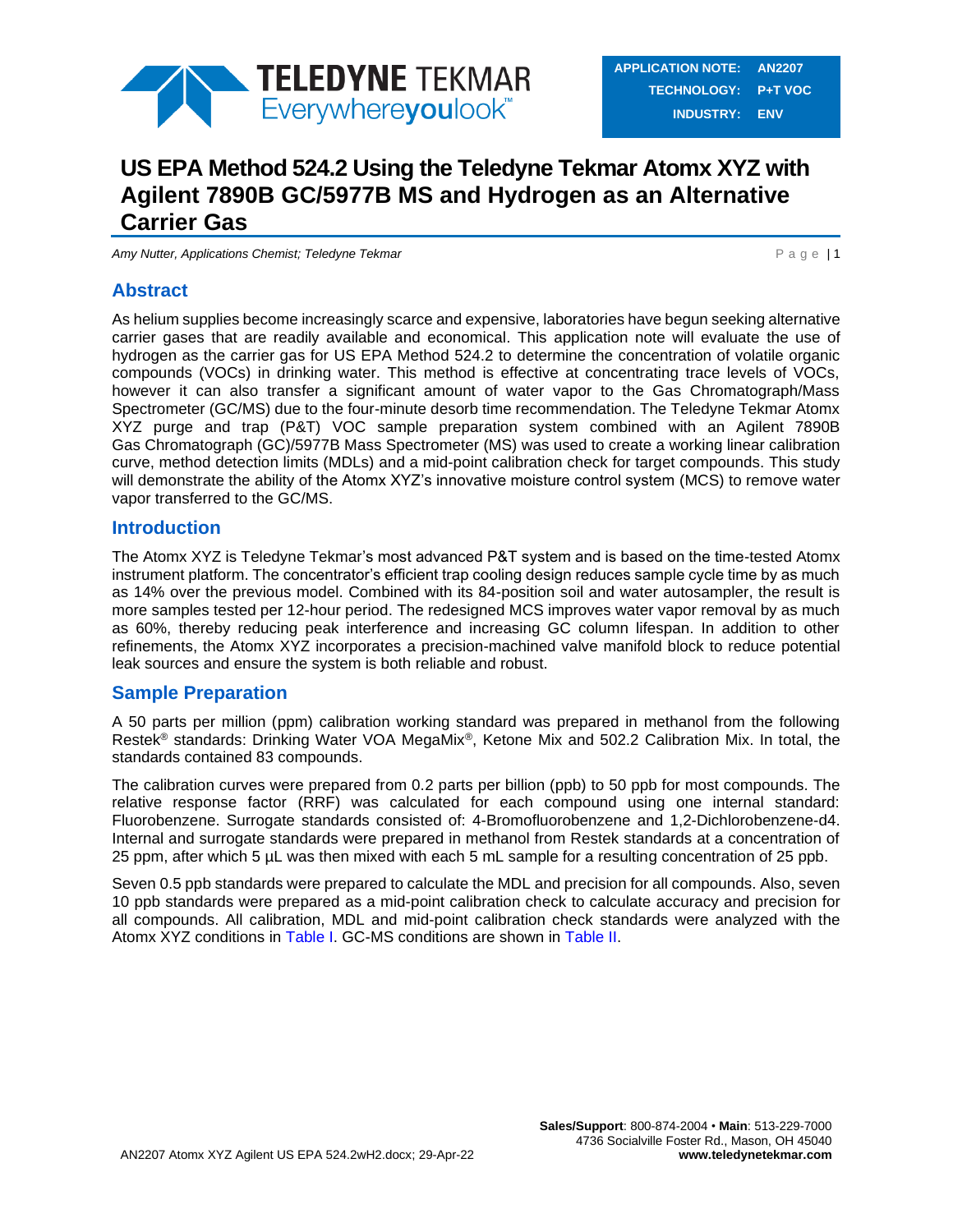

## **Experimental Instrument Conditions**

<span id="page-1-0"></span>

| Table I<br><b>Teledyne Tekmar Atomx XYZ Water Method Conditions</b> |                 |                              |                 |  |  |  |  |  |  |
|---------------------------------------------------------------------|-----------------|------------------------------|-----------------|--|--|--|--|--|--|
| <b>Standby</b>                                                      | <b>Variable</b> | <b>Desorb</b>                | <b>Variable</b> |  |  |  |  |  |  |
| Valve Oven Temp                                                     | 140 °C          | <b>Methanol Needle Rinse</b> | Off             |  |  |  |  |  |  |
| <b>Transfer Line Temp</b>                                           | 140 °C          | Water Needle Rinse Volume    | 7.00 mL         |  |  |  |  |  |  |
| Sample Mount Temp                                                   | 90 °C           | Sweep Needle Time            | $0.25$ min      |  |  |  |  |  |  |
| Water Heater Temp                                                   | 90 °C           | Desorb Preheat Temp          | 245 °C          |  |  |  |  |  |  |
| Sample Cup Temp                                                     | 20 °C           | <b>GC Start Signal</b>       | Begin Desorb    |  |  |  |  |  |  |
| Soil Valve Temp                                                     | 50 °C           | Desorb Time                  | 4.00 min        |  |  |  |  |  |  |
| <b>Standby Flow</b>                                                 | 10 mL/min       | Drain Flow                   | 300 mL/min      |  |  |  |  |  |  |
| Purge Ready Temp                                                    | 40 °C           | Desorb Temp                  | 250 °C          |  |  |  |  |  |  |
| <b>Purge</b>                                                        | <b>Variable</b> | <b>Bake</b>                  | <b>Variable</b> |  |  |  |  |  |  |
| Sample Equilibrate Time                                             | $0.00$ min      | <b>Methanol Glass Rinse</b>  | Off             |  |  |  |  |  |  |
| Pre-sweep Time                                                      | $0.25$ min      | <b>Water Bake Rinses</b>     | 1               |  |  |  |  |  |  |
| Prime Sample Fill Volume                                            | 3.00 mL         | Water Bake Rinse Volume      | 7.00 mL         |  |  |  |  |  |  |
| Sample Volume                                                       | 25.00 mL        | <b>Bake Rinse Sweep Time</b> | $0.25$ min      |  |  |  |  |  |  |
| Sweep Sample Time                                                   | $0.25$ min      | <b>Bake Rinse Sweep Flow</b> | 100 mL/min      |  |  |  |  |  |  |
| Sweep Sample Flow                                                   | $100$ mL/min    | <b>Bake Rinse Drain Time</b> | $0.40$ min      |  |  |  |  |  |  |
| Sparge Vessel Heater                                                | Off             | <b>Bake Time</b>             | 2.00 min        |  |  |  |  |  |  |
| Purge Time                                                          | 11.00 min       | <b>Bake Flow</b>             | 200 mL/min      |  |  |  |  |  |  |
| Purge Flow                                                          | 40 mL/min       | Trap Bake Temp               | 260 °C          |  |  |  |  |  |  |
| Purge Temp                                                          | 20 °C           | <b>MCS Bake Temp</b>         | 180 °C          |  |  |  |  |  |  |
| <b>MCS Purge Temp</b>                                               | 20 °C           |                              |                 |  |  |  |  |  |  |
| Dry Purge Time                                                      | 1.00 min        | <b>Trap</b>                  | 9               |  |  |  |  |  |  |
| Dry Purge Flow                                                      | 100 mL/min      | <b>Chiller Tray</b>          | Off             |  |  |  |  |  |  |
| Dry Purge Temp                                                      | 20 °C           | <b>Purge Gas</b>             | Nitrogen        |  |  |  |  |  |  |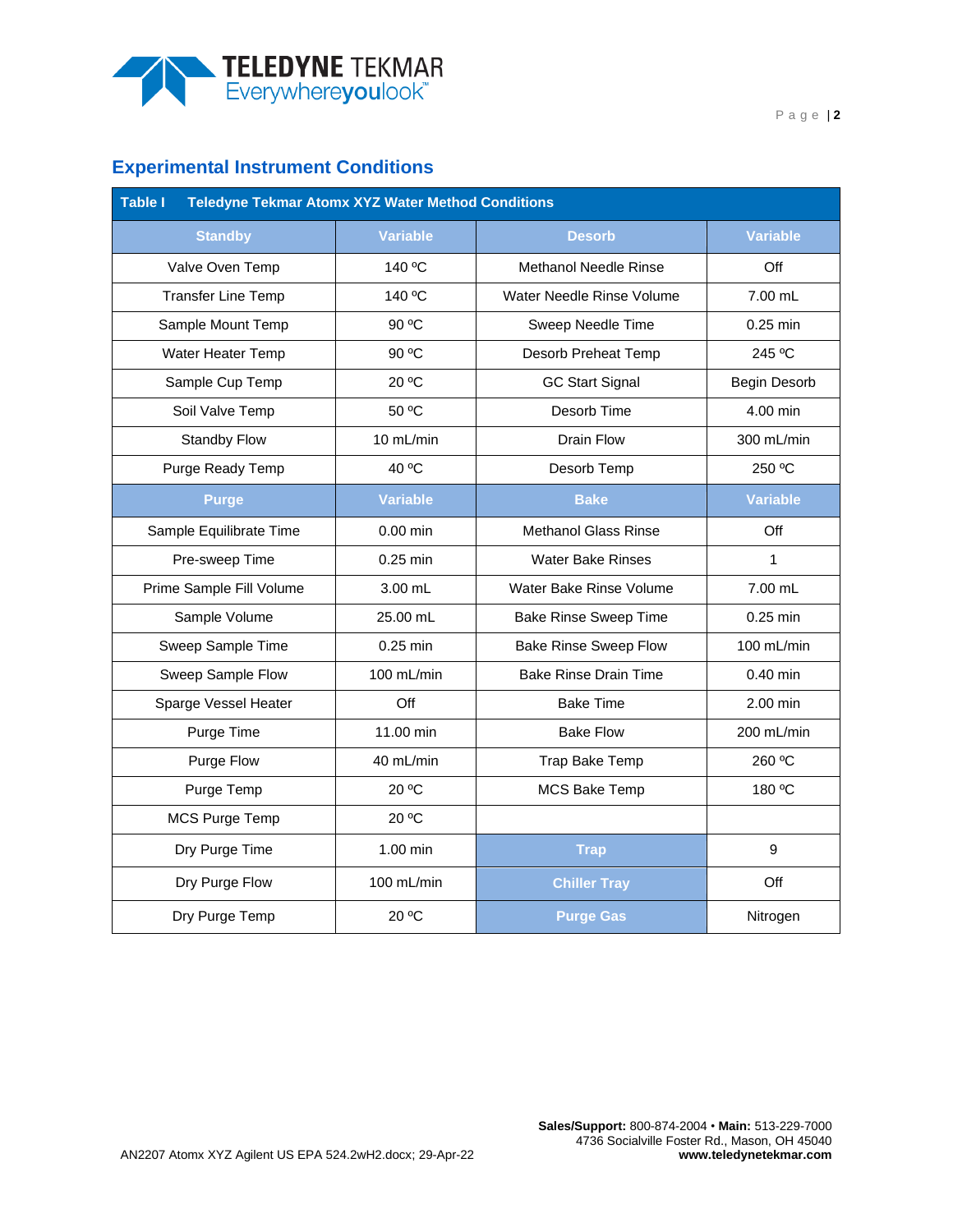

<span id="page-2-0"></span>

| <b>Agilent 7890B GC/5977B MS System Conditions</b><br><b>Table II</b> |                                                                                       |  |  |  |  |  |  |  |
|-----------------------------------------------------------------------|---------------------------------------------------------------------------------------|--|--|--|--|--|--|--|
|                                                                       | <b>Agilent 7890B GC Conditions</b>                                                    |  |  |  |  |  |  |  |
| Column                                                                | Rtx <sup>®</sup> VMS, 20 m x 0.18 mm, 1 $\mu$ m Film, Column Flow - 0.8 mL/min        |  |  |  |  |  |  |  |
| Oven Profile                                                          | 35 °C, 2 min, 10 °C/min to 85 °C, 30 °C/min to 225 °C, 1 min Hold, Run Time 12.67 min |  |  |  |  |  |  |  |
| Inlet                                                                 | 200 °C, 80:1 Split, Septum Purge Flow 0.5 mL/min, Carrier Gas - Hydrogen              |  |  |  |  |  |  |  |
| <b>Agilent 5977B MS Conditions</b>                                    |                                                                                       |  |  |  |  |  |  |  |
| Temp                                                                  | Transfer Line 250 °C; Source 250 °C; Quad 200 °C                                      |  |  |  |  |  |  |  |
| Scan                                                                  | Range 35 m/z to 260 m/z, Solvent Delay 0.50 min, Normal Scanning                      |  |  |  |  |  |  |  |
| Current                                                               | Gain Factor 1.00, Extraction Source Tune                                              |  |  |  |  |  |  |  |

### **Results**

The relative standard deviation (%RSD) of the RRFs for the calibration curve, MDL and mid-point calibration check data are shown in Table III. [Figure 1](#page-5-0) shows a 10 ppb standard, indicating excellent peak resolution with no water inference for all VOCs.

| US EPA Method 524.2 Calibration, MDL and Mid-Point Calibration Check Data<br><b>Table III</b> |                                 |              |                              |                              |                                                   |                            |                                              |                                 |  |
|-----------------------------------------------------------------------------------------------|---------------------------------|--------------|------------------------------|------------------------------|---------------------------------------------------|----------------------------|----------------------------------------------|---------------------------------|--|
| <b>Compound</b>                                                                               | <b>Calibration</b>              |              |                              |                              | <b>Method Detection Limit</b><br>$(n=7, 0.2$ ppb) |                            | <b>Mid-Point Recovery</b><br>$(n=7, 10$ ppb) |                                 |  |
|                                                                                               | <b>Retention</b><br><b>Time</b> | Quant<br>lon | <b>Linearity</b><br>$(*RSD)$ | <b>Average</b><br><b>RRF</b> | <b>MDL</b><br>(ppb)                               | <b>Precision</b><br>(520%) | <b>Precision</b><br>(520%)                   | <b>Accuracy</b><br>$(\pm 30\%)$ |  |
| Dichlorodifluoromethane                                                                       | 0.787                           | 85           | 7.55                         | 1.41                         | 0.09                                              | 5.17                       | 5.04                                         | 99                              |  |
| Chloromethane                                                                                 | 0.878                           | 50           | 4.97                         | 1.11                         | 0.09                                              | 5.77                       | 3.72                                         | 96                              |  |
| Vinyl Chloride                                                                                | 0.914                           | 62           | 4.88                         | 1.38                         | 0.10                                              | 6.34                       | 4.27                                         | 100                             |  |
| Bromomethane <sup>2</sup>                                                                     | 1.08                            | 94           | 16.8                         | 0.915                        | 0.10                                              | 4.89                       | 3.08                                         | 87                              |  |
| Chloroethane                                                                                  | 1.15                            | 64           | 8.76                         | 0.678                        | 0.12                                              | 7.00                       | 3.55                                         | 99                              |  |
| Trichlorofluoromethane                                                                        | 1.22                            | 101          | 6.94                         | 1.31                         | 0.10                                              | 5.91                       | 3.83                                         | 101                             |  |
| Diethyl Ether                                                                                 | 1.40                            | 59           | 5.49                         | 0.462                        | 0.05                                              | 3.41                       | 1.67                                         | 100                             |  |
| 1,1-Dichloroethene                                                                            | 1.51                            | 96           | 6.69                         | 0.863                        | 0.10                                              | 6.28                       | 3.67                                         | 98                              |  |
| lodomethane <sup>15</sup>                                                                     | 1.58                            | 142          | 0.999                        | 0.931                        | 0.16                                              | 3.82                       | 2.38                                         | 94                              |  |
| Carbon Disulfide                                                                              | 1.81                            | 76           | 7.72                         | 0.523                        | 0.10                                              | 6.49                       | 2.71                                         | 99                              |  |
| <b>Allyl Chloride</b>                                                                         | 1.81                            | 76           | 7.97                         | 0.524                        | 0.09                                              | 5.82                       | 2.73                                         | 99                              |  |
| Methylene Chloride <sup>2</sup>                                                               | 1.89                            | 84           | 9.07                         | 0.914                        | 0.07                                              | 3.61                       | 2.03                                         | 94                              |  |
| Acetone <sup>25</sup>                                                                         | 1.95                            | 43           | 17.1                         | 0.114                        | 0.21                                              | 4.36                       | 7.29                                         | 104                             |  |
| trans-1,2-Dichloroethene                                                                      | 2.00                            | 96           | 4.72                         | 0.962                        | 0.10                                              | 6.36                       | 3.06                                         | 97                              |  |
| Methyl-t-Butyl Ether                                                                          | 2.11                            | 73           | 5.05                         | 1.27                         | 0.04                                              | 2.41                       | 1.99                                         | 104                             |  |
| 1,1-Dichloroethane                                                                            | 2.48                            | 63           | 5.74                         | 1.74                         | 0.05                                              | 2.86                       | 2.50                                         | 100                             |  |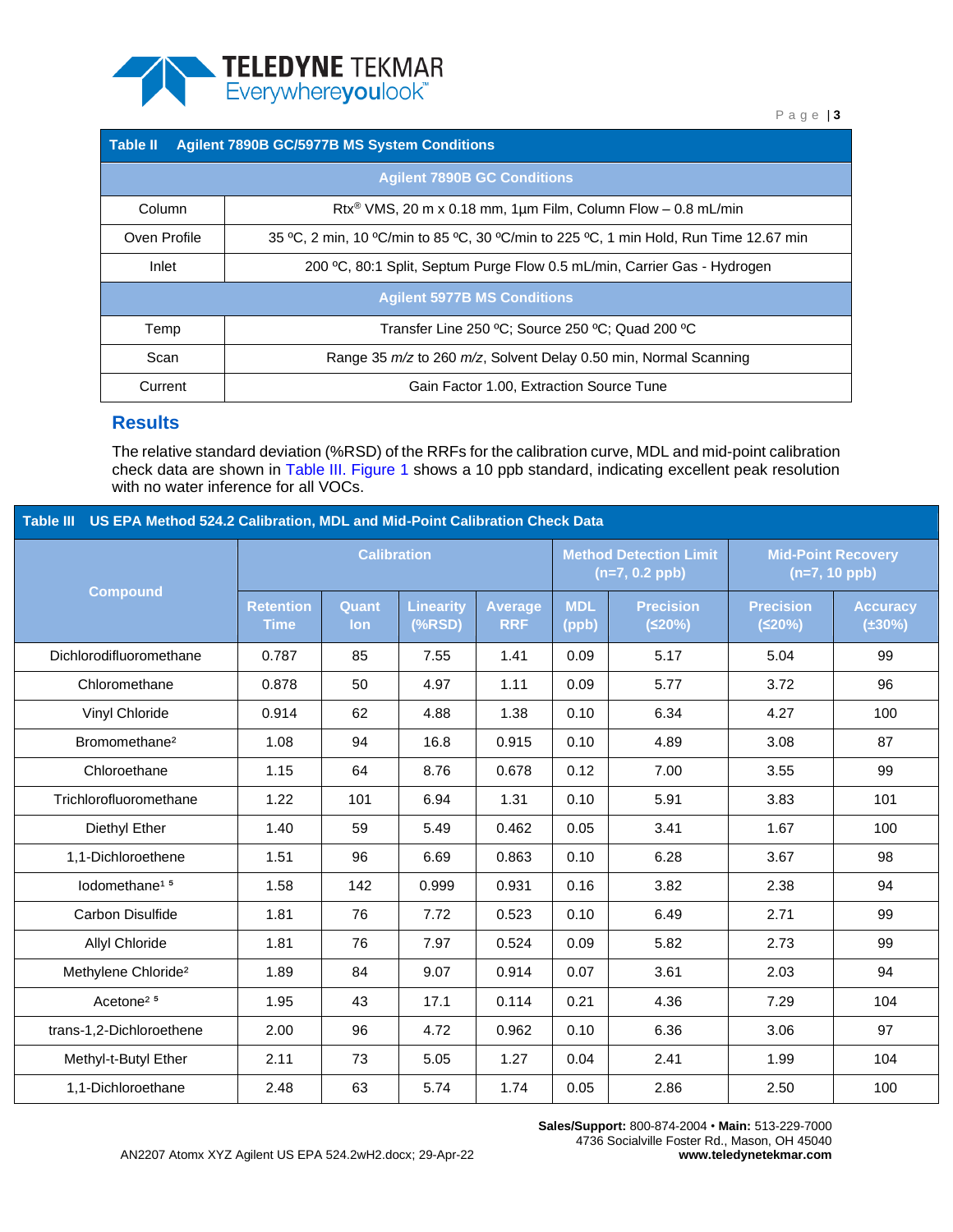

| Table III US EPA Method 524.2 Calibration, MDL and Mid-Point Calibration Check Data |                                 |                     |                              |                              |                     |                                                   |                                              |                                 |  |
|-------------------------------------------------------------------------------------|---------------------------------|---------------------|------------------------------|------------------------------|---------------------|---------------------------------------------------|----------------------------------------------|---------------------------------|--|
|                                                                                     | <b>Calibration</b>              |                     |                              |                              |                     | <b>Method Detection Limit</b><br>$(n=7, 0.2$ ppb) | <b>Mid-Point Recovery</b><br>$(n=7, 10$ ppb) |                                 |  |
| <b>Compound</b>                                                                     | <b>Retention</b><br><b>Time</b> | Quant<br><b>lon</b> | <b>Linearity</b><br>$(*RSD)$ | <b>Average</b><br><b>RRF</b> | <b>MDL</b><br>(ppb) | <b>Precision</b><br>(520%)                        | <b>Precision</b><br>(520%)                   | <b>Accuracy</b><br>$(\pm 30\%)$ |  |
| Acrylonitrile                                                                       | 2.54                            | 52                  | 10.4                         | 0.085                        | 0.16                | 9.03                                              | 2.98                                         | 103                             |  |
| cis-1,2-Dichloroethene                                                              | 2.92                            | 96                  | 5.03                         | 0.985                        | 0.08                | 4.90                                              | 3.10                                         | 99                              |  |
| 2,2-Dichloropropane                                                                 | 3.00                            | 77                  | 6.06                         | 1.16                         | 0.09                | 5.69                                              | 5.45                                         | 89                              |  |
| Bromochloromethane                                                                  | 3.08                            | 128                 | 5.38                         | 0.316                        | 0.06                | 3.83                                              | 1.87                                         | 97                              |  |
| Chloroform                                                                          | 3.17                            | 83                  | 3.92                         | 1.52                         | 0.05                | 3.00                                              | 3.20                                         | 102                             |  |
| Carbon Tetrachloride                                                                | 3.25                            | 117                 | 9.75                         | 0.730                        | 0.11                | 7.01                                              | 3.14                                         | 106                             |  |
| 1,1,1-Trichloroethane                                                               | 3.31                            | 97                  | 6.22                         | 1.13                         | 0.09                | 5.89                                              | 3.36                                         | 102                             |  |
| Tetrahydrofuran                                                                     | 3.32                            | 71                  | 13.6                         | 0.037                        | 0.11                | 7.09                                              | 3.72                                         | 100                             |  |
| Methyl Acrylate                                                                     | 3.32                            | 55                  | 5.32                         | 0.221                        | 0.13                | 7.48                                              | 2.66                                         | 107                             |  |
| 1,1-Dichloropropene                                                                 | 3.43                            | 75                  | 5.33                         | 1.29                         | 0.10                | 6.21                                              | 3.83                                         | 101                             |  |
| 2-Butanone                                                                          | 3.49                            | 43                  | 9.28                         | 0.559                        | 0.05                | 3.10                                              | 3.27                                         | 101                             |  |
| 1-Chlorobutane                                                                      | 3.49                            | 56                  | 5.22                         | 1.79                         | 0.10                | 6.44                                              | 3.51                                         | 102                             |  |
| Benzene                                                                             | 3.65                            | 78                  | 5.07                         | 4.09                         | 0.10                | 6.03                                              | 2.85                                         | 100                             |  |
| Propionitrile <sup>5</sup>                                                          | 3.73                            | 54                  | 13.3                         | 0.046                        | 0.17                | 5.37                                              | 3.96                                         | 91                              |  |
| Methacrylonitrile                                                                   | 3.73                            | 67                  | 5.97                         | 0.148                        | 0.15                | 8.77                                              | 2.55                                         | 97                              |  |
| 1,2-Dichloroethane                                                                  | 3.85                            | 62                  | 6.17                         | 0.709                        | 0.06                | 3.82                                              | 1.98                                         | 101                             |  |
| Fluorobenzene (IS)                                                                  | 4.05                            | 96                  |                              |                              |                     |                                                   |                                              |                                 |  |
| Trichloroethylene                                                                   | 4.20                            | 95                  | 4.47                         | 1.07                         | 0.08                | 5.57                                              | 3.21                                         | 103                             |  |
| Dibromomethane                                                                      | 4.60                            | 93                  | 6.20                         | 0.282                        | 0.12                | 7.42                                              | 1.78                                         | 99                              |  |
| 1,2-Dichloropropane                                                                 | 4.71                            | 63                  | 6.78                         | 0.909                        | 0.09                | 6.18                                              | 2.60                                         | 101                             |  |
| Bromodichloromethane                                                                | 4.80                            | 83                  | 7.68                         | 0.629                        | 0.10                | 6.48                                              | 1.65                                         | 104                             |  |
| Methyl Methacrylate                                                                 | 5.04                            | 69                  | 8.38                         | 0.224                        | 0.09                | 5.43                                              | 2.46                                         | 107                             |  |
| cis-1,3-Dichloropropene                                                             | 5.44                            | 75                  | 11.6                         | 0.853                        | 0.22                | 14.6                                              | 13.9                                         | 106                             |  |
| Toluene                                                                             | 5.66                            | 92                  | 7.61                         | 3.05                         | 0.15                | 10.3                                              | 4.74                                         | 90                              |  |
| 2-Nitropropane <sup>25</sup>                                                        | 5.93                            | 46                  | 14.9                         | 0.057                        | 0.41                | 8.48                                              | 3.93                                         | 96                              |  |
| 1,1-Dichloropropanone                                                               | 5.93                            | 43                  | 4.98                         | 0.063                        | 0.13                | 7.56                                              | 3.58                                         | 97                              |  |
| Chloroacetonitrile <sup>3</sup> <sup>5</sup>                                        | 6.02                            | 48                  | 14.1                         | 0.010                        | 0.29                | 10.9                                              | 3.29                                         | 119                             |  |
| Tetrachloroethene                                                                   | 6.03                            | 166                 | 8.95                         | 1.60                         | 0.07                | 5.29                                              | 4.17                                         | 111                             |  |
| trans-1,3-Dichloropropene                                                           | 6.13                            | 75                  | 13.3                         | 0.551                        | 0.11                | 8.28                                              | 1.79                                         | 99                              |  |

**Sales/Support:** 800-874-2004 • **Main:** 513-229-7000 4736 Socialville Foster Rd., Mason, OH 45040 **www.teledynetekmar.com**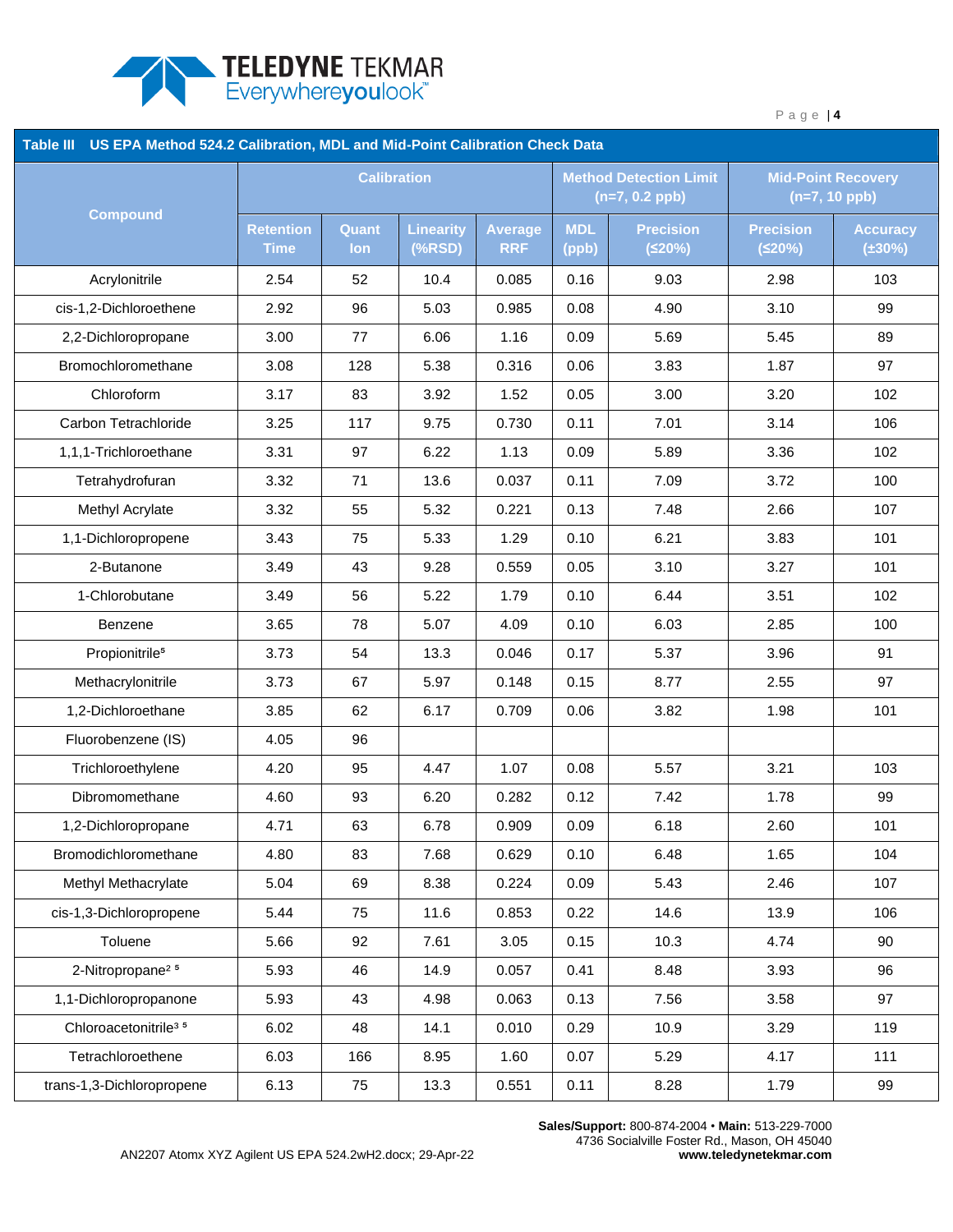

| Table III US EPA Method 524.2 Calibration, MDL and Mid-Point Calibration Check Data |                                 |                     |                       |                              |                     |                                                   |                                              |                                 |  |
|-------------------------------------------------------------------------------------|---------------------------------|---------------------|-----------------------|------------------------------|---------------------|---------------------------------------------------|----------------------------------------------|---------------------------------|--|
|                                                                                     | <b>Calibration</b>              |                     |                       |                              |                     | <b>Method Detection Limit</b><br>$(n=7, 0.2$ ppb) | <b>Mid-Point Recovery</b><br>$(n=7, 10$ ppb) |                                 |  |
| <b>Compound</b>                                                                     | <b>Retention</b><br><b>Time</b> | Quant<br><b>lon</b> | Linearity<br>$(*RSD)$ | <b>Average</b><br><b>RRF</b> | <b>MDL</b><br>(ppb) | <b>Precision</b><br>(520%)                        | <b>Precision</b><br>(520%)                   | <b>Accuracy</b><br>$(\pm 30\%)$ |  |
| 4-Methyl-2-pentanone                                                                | 6.13                            | 43                  | 4.80                  | 0.195                        | 0.13                | 8.60                                              | 3.20                                         | 94                              |  |
| 1,1,2-Trichloroethane                                                               | 6.29                            | 83                  | 11.3                  | 0.338                        | 0.06                | 4.51                                              | 1.54                                         | 100                             |  |
| Ethyl Methacrylate                                                                  | 6.39                            | 69                  | 12.5                  | 0.326                        | 0.08                | 5.21                                              | 1.85                                         | 101                             |  |
| Dibromochloromethane                                                                | 6.45                            | 129                 | 9.35                  | 0.276                        | 0.08                | 4.90                                              | 1.81                                         | 98                              |  |
| 1,3-Dichloropropane                                                                 | 6.57                            | 76                  | 7.49                  | 0.780                        | 0.12                | 8.04                                              | 1.86                                         | 101                             |  |
| 1,2-Dibromoethane                                                                   | 6.66                            | 107                 | 10.2                  | 0.326                        | 0.11                | 7.92                                              | 1.91                                         | 95                              |  |
| 2-Hexanone                                                                          | 7.08                            | 43                  | 6.61                  | 0.158                        | 0.10                | 6.26                                              | 9.67                                         | 100                             |  |
| Chlorobenzene                                                                       | 7.27                            | 112                 | 4.72                  | 2.69                         | 0.09                | 6.18                                              | 2.98                                         | 97                              |  |
| Ethylbenzene                                                                        | 7.34                            | 91                  | 4.42                  | 5.02                         | 0.09                | 5.60                                              | 3.73                                         | 97                              |  |
| 1,1,1,2-Tetrachloroethane                                                           | 7.36                            | 131                 | 14.4                  | 0.456                        | 0.08                | 6.21                                              | 1.91                                         | 92                              |  |
| m-,p-Xylene                                                                         | 7.49                            | 106                 | 4.65                  | 2.02                         | 0.20                | 6.64                                              | 3.68                                         | 98                              |  |
| o-Xylene                                                                            | 7.86                            | 106                 | 4.84                  | 1.90                         | 0.08                | 5.40                                              | 3.42                                         | 97                              |  |
| <b>Bromoform</b>                                                                    | 7.90                            | 173                 | 11.9                  | 0.129                        | 0.02                | 1.77                                              | 1.81                                         | 98                              |  |
| Styrene                                                                             | 7.91                            | 104                 | 6.21                  | 2.67                         | 0.08                | 5.40                                              | 2.76                                         | 100                             |  |
| Isopropylbenzene                                                                    | 8.13                            | 105                 | 5.50                  | 4.78                         | 0.10                | 6.81                                              | 3.82                                         | 101                             |  |
| 4-Bromofluorobenzene (SURR)                                                         | 8.32                            | 95                  | 2.39                  | 1.04                         |                     | 1.09                                              | 0.95                                         | 97                              |  |
| Bromobenzene                                                                        | 8.37                            | 156                 | 10.7                  | 0.853                        | 0.10                | 6.89                                              | 2.43                                         | 97                              |  |
| n-Propylbenzene                                                                     | 8.44                            | 91                  | 9.83                  | 5.81                         | 0.11                | 7.14                                              | 4.07                                         | 102                             |  |
| 1,1,2,2-Tetrachloroethane                                                           | 8.51                            | 83                  | 14.7                  | 0.273                        | 0.16                | 12.0                                              | 4.56                                         | 86                              |  |
| 2-Chlorotoluene                                                                     | 8.52                            | 91                  | 3.84                  | 3.48                         | 0.09                | 6.08                                              | 3.59                                         | 100                             |  |
| 1,2,3-Trichloropropane                                                              | 8.58                            | 75                  | 10.3                  | 0.339                        | 0.07                | 4.75                                              | 2.25                                         | 100                             |  |
| 1,3,5-Trimethylbenzene                                                              | 8.59                            | 105                 | 7.50                  | 4.42                         | 0.09                | 5.82                                              | 3.81                                         | 101                             |  |
| trans-1,4-Dichloro-2-butene                                                         | 8.63                            | 53                  | 9.49                  | 0.105                        | 0.13                | 7.94                                              | 2.60                                         | 85                              |  |
| 4-Chlorotoluene                                                                     | 8.64                            | 91                  | 4.29                  | 3.53                         | 0.10                | 6.54                                              | 3.09                                         | 100                             |  |
| tert-Butylbenzene                                                                   | 8.80                            | 119                 | 5.21                  | 3.54                         | 0.10                | 6.17                                              | 4.32                                         | 97                              |  |
| 1,2,4-Trimethylbenzene                                                              | 8.85                            | 105                 | 6.85                  | 4.32                         | 0.10                | 6.48                                              | 3.54                                         | 102                             |  |
| sec-Butylbenzene                                                                    | 8.92                            | 105                 | 9.69                  | 5.22                         | 0.12                | 7.68                                              | 4.34                                         | 102                             |  |
| Pentachloroethane                                                                   | 9.03                            | 117                 | 7.18                  | 0.750                        | 0.11                | 6.82                                              | 4.30                                         | 99                              |  |
| p-Isopropyltoluene                                                                  | 9.03                            | 119                 | 7.89                  | 4.34                         | 0.12                | 7.51                                              | 3.97                                         | 104                             |  |

**Sales/Support:** 800-874-2004 • **Main:** 513-229-7000 4736 Socialville Foster Rd., Mason, OH 45040 **www.teledynetekmar.com**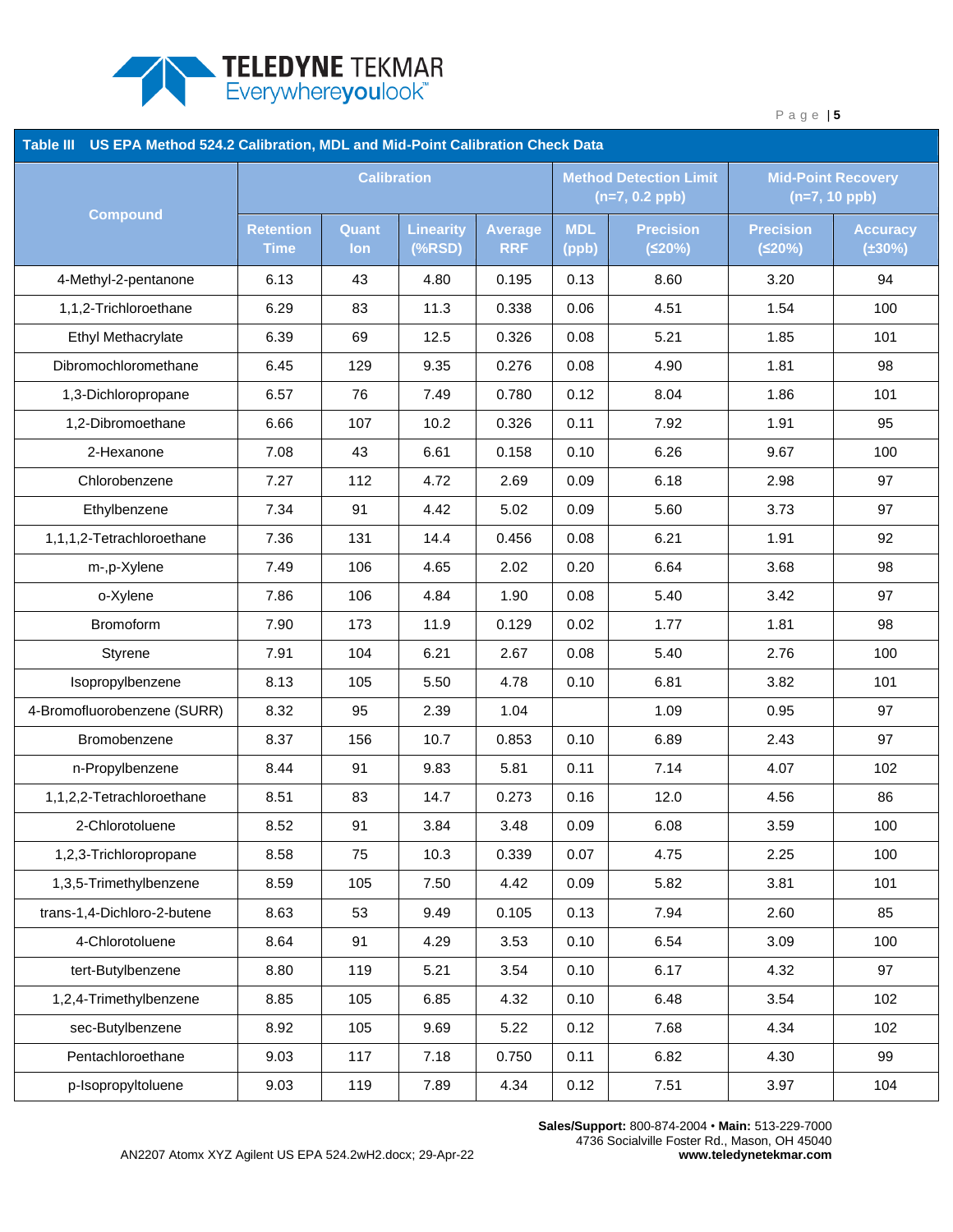

| US EPA Method 524.2 Calibration, MDL and Mid-Point Calibration Check Data<br><b>Table III</b> |                                 |                     |                            |                              |                                                   |                            |                                              |                                 |  |  |
|-----------------------------------------------------------------------------------------------|---------------------------------|---------------------|----------------------------|------------------------------|---------------------------------------------------|----------------------------|----------------------------------------------|---------------------------------|--|--|
| <b>Compound</b>                                                                               | <b>Calibration</b>              |                     |                            |                              | <b>Method Detection Limit</b><br>$(n=7, 0.2$ ppb) |                            | <b>Mid-Point Recovery</b><br>$(n=7, 10$ ppb) |                                 |  |  |
|                                                                                               | <b>Retention</b><br><b>Time</b> | Quant<br><b>lon</b> | <b>Linearity</b><br>(%RSD) | <b>Average</b><br><b>RRF</b> | <b>MDL</b><br>(ppb)                               | <b>Precision</b><br>(≤20%) | <b>Precision</b><br>(520%)                   | <b>Accuracy</b><br>$(\pm 30\%)$ |  |  |
| 1,3-Dichlorobenzene                                                                           | 9.03                            | 146                 | 7.05                       | 1.93                         | 0.09                                              | 6.42                       | 2.78                                         | 106                             |  |  |
| 1,4-Dichlorobenzene                                                                           | 9.09                            | 146                 | 7.27                       | 1.83                         | 0.09                                              | 6.35                       | 2.97                                         | 100                             |  |  |
| n-Butylbenzene                                                                                | 9.29                            | 91                  | 8.00                       | 4.26                         | 0.12                                              | 7.51                       | 4.40                                         | 103                             |  |  |
| Hexachloroethane <sup>4</sup>                                                                 | 9.33                            | 117                 | 17.4                       | 0.347                        | 0.08                                              | 5.52                       | 3.09                                         | 96                              |  |  |
| 1,2-Dichlorobenzene-d4 (SURR)                                                                 | 9.35                            | 152                 | 4.84                       | 0.958                        |                                                   | 1.51                       | 1.53                                         | 102                             |  |  |
| 1,2-Dichlorobenzene                                                                           | 9.36                            | 146                 | 4.87                       | 1.65                         | 0.09                                              | 6.02                       | 2.71                                         | 101                             |  |  |
| 1,2-Dibromo-3-Chloropropane                                                                   | 9.85                            | 75                  | 10.3                       | 0.036                        | 0.05                                              | 3.16                       | 4.03                                         | 95                              |  |  |
| Nitrobenzene <sup>35</sup>                                                                    | 10.18                           | 51                  | 17.2                       | 0.012                        | 0.17                                              | 5.32                       | 7.32                                         | 100                             |  |  |
| Hexachlorobutadiene                                                                           | 10.24                           | 225                 | 14.3                       | 0.445                        | 0.15                                              | 10.7                       | 3.97                                         | 97                              |  |  |
| 1,2,4-Trichlorobenzene                                                                        | 10.24                           | 180                 | 6.36                       | 1.08                         | 0.10                                              | 7.18                       | 2.27                                         | 103                             |  |  |
| Naphthalene                                                                                   | 10.43                           | 128                 | 6.09                       | 1.58                         | 0.08                                              | 5.09                       | 1.84                                         | 98                              |  |  |
| 1.2.3-Trichlorobenzene                                                                        | 10.53                           | 180                 | 6.64                       | 0.858                        | 0.11                                              | 7.98                       | 2.18                                         | 103                             |  |  |

1. Compound used a linear regression calibration

2. Calibration range 0.5-50 ppb

3. Calibration range 2-50 ppb

4. Calibration range 1-50 ppb

5. MDL calculated using n=7, 1 ppb

<span id="page-5-0"></span>**Figure 1** Total Ion Chromatogram of a US EPA 524.2 Water Method 10 ppb VOC Standard Indicating Consistent Peak Shapes and Separation for all Compounds with Minimal Water Interference.